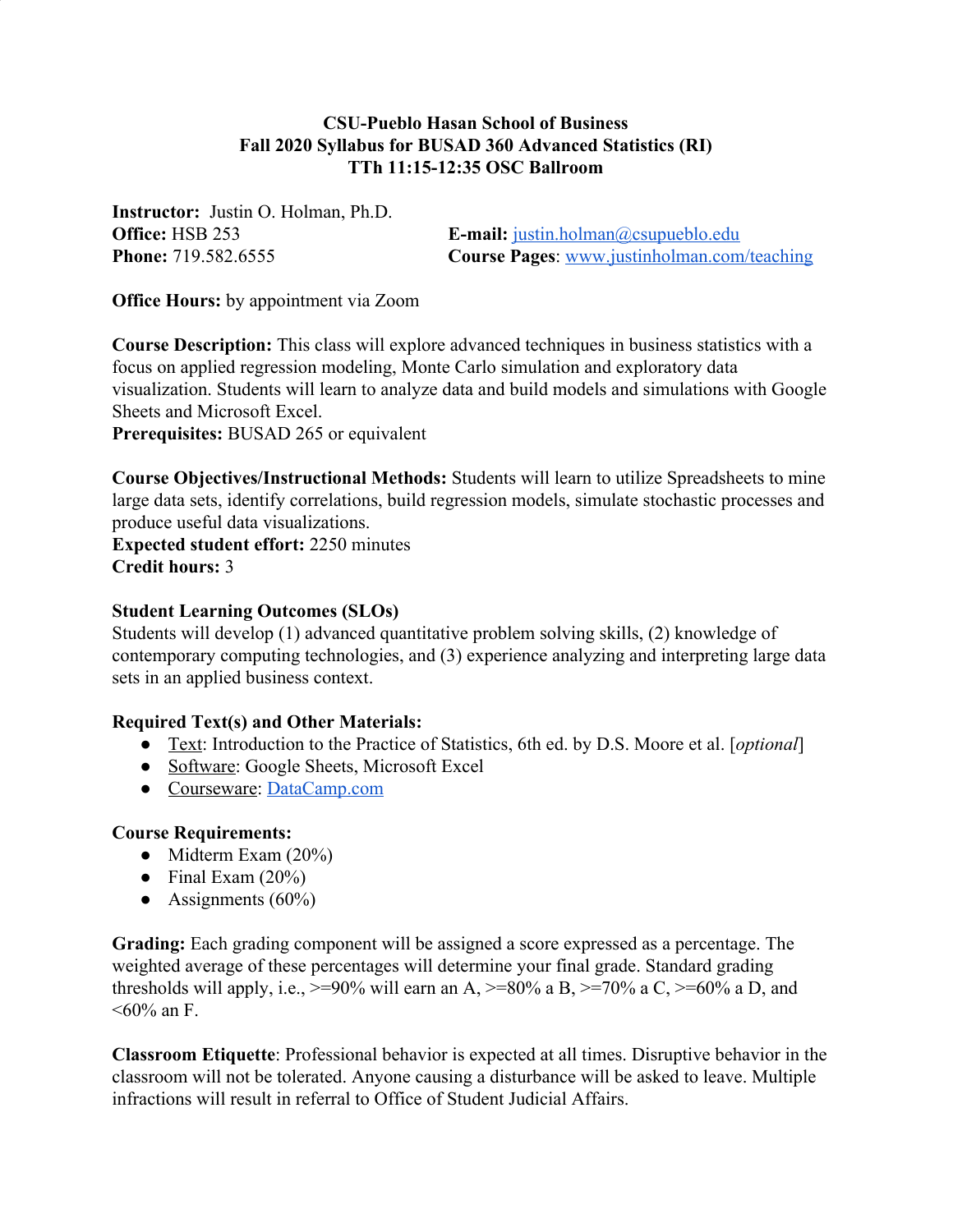**Accommodations:** Colorado State University-Pueblo abides by the Americans with Disabilities Act and Section 504 of the Rehabilitation Act of 1973, which stipulates that no student shall be denied the benefits of an education "solely by reason of a handicap." If you have a documented disability that may impact your work in this class and for which you may require accommodations, please see the Disability Resource & Support Center as soon as possible to arrange accommodations. In order to receive accommodations, you must be registered with and provide documentation of your disability to the Disability Resource & Support Center, which is located in the Library and Academic Resources Center, Suite 169.

**Mandatory Reporting:** Colorado State University-Pueblo is committed to maintaining respectful, safe, and nonthreatening educational, working, and living environments. As part of this commitment, and in order to comply with federal law, the University has adopted a Policy on Discrimination, Protected Class Harassment, Sexual Misconduct, Intimate Partner Violence, Stalking, & Retaliation. You can find information regarding this policy, how to report violations of this policy, and resources available to you, on the Office of Institutional Equity's website ([www.csupueblo.edu/institutional-equity](http://www.csupueblo.edu/institutional-equity)).

Please familiarize yourself with the reporting requirements of this policy. Because I am a faculty member, I am a "Responsible Employee." That means I have to report to the Director of the Office of Institutional Equity if you tell me that you were subjected to, or engaged in, of any of the following acts: *discrimination, protected class harassment, sexual misconduct, intimate partner violence, stalking, and retaliation*.

### **Academic Dishonesty:**

Academic dishonesty is any form of cheating which results in students giving or receiving unauthorized assistance in an academic exercise or receiving credit for work which is not their own. In cases of academic dishonesty, the instructor will inform the chair of the department prior to implementation of punitive action. Academic dishonesty is grounds for disciplinary action by both the instructor and the Dean of Student Services and Enrollment Management. Any student judged to have engaged in academic dishonesty may receive a failing grade for the work in question, a failing grade for the course, or any other lesser penalty which the instructor finds appropriate. To dispute an accusation of academic dishonest, the student should first consult with the instructor. If the dispute remains unresolved, the student may then state his or her case to the department chair (or the dean if the department chair is the instructor of the course).

Academic dishonesty is a behavioral issue, not an issue of academic performance. As such, it is considered an act of misconduct and is also subject to the University disciplinary process as defined in the CSU-Pueblo Student Code of Conduct Policies and Procedures Manual. Whether or not punitive action has been implemented by the faculty, a report of the infraction should be submitted to the Dean of Student Services and Enrollment Management who may initiate additional disciplinary action. A student may appeal a grade through the Academic Appeals Board. The Dean of Student Services and Enrollment Management's decision may be appealed through the process outlined in the Student Code of Conduct Policies and Procedures Manual.